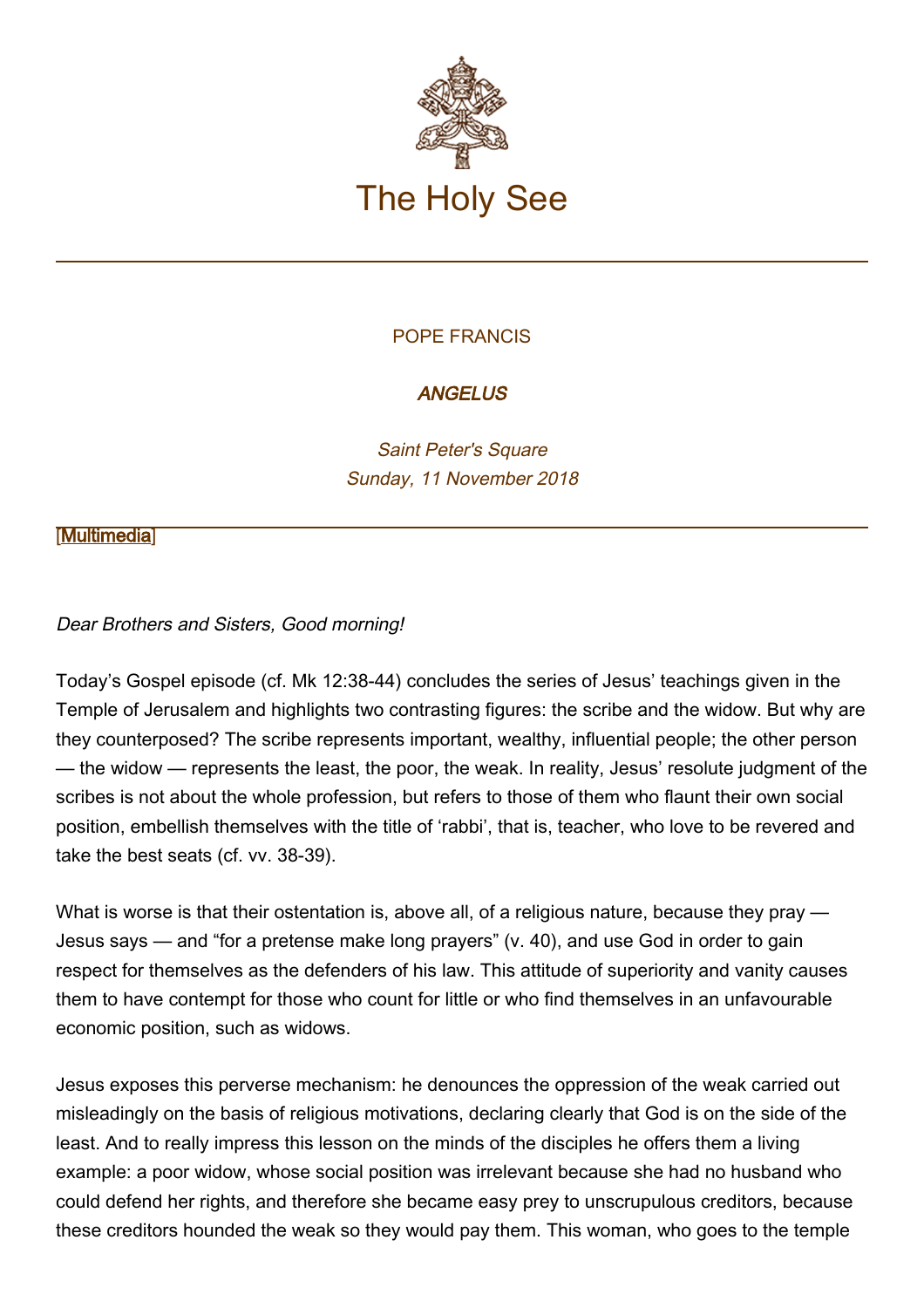treasury to put in just two coins — all that she had left — and makes her offering by seeking to pass by unobserved, almost as if ashamed. But, in this very humility, she performs an act laden with great religious and spiritual significance. That gesture full of sacrifice does not escape the gaze of Jesus, who instead sees shining in it the total self-giving to which he wishes to educate his disciples.

The lesson that Jesus offers us today helps us to recover what is essential in our life and fosters a practical and daily relationship with God. Brothers and sisters, the Lord's scales are different from ours. He weighs people and their actions differently: God does not measure quantity but quality; he examines the heart; he looks at the purity of intentions. This means that our "giving" to God in prayer and to others in charity should always steer clear of ritualism and formalism, as well as of the logic of calculation, and must be an expression of gratuity, as Jesus did with us: he saved us freely. And we must do things as an expression of gratuity. This is why Jesus points to that poor and generous widow as a model of Christian life to be imitated. We do not know her name; however, we know her heart — we will find her in Heaven and go to greet her, certainly; and that is what counts before God. When we are tempted by the desire to stand out and give an accounting of our altruistic gestures, when we are too interested in the gaze of others and — might I say when we act like 'peacocks', let us think of this woman. It will do us good: it will help us to divest ourselves of the superfluous in order to go to what truly counts, and to remain humble.

May the Virgin Mary, a poor woman who gave herself totally to God, sustain us in the aim of giving to the Lord and to brothers and sisters not something of ours but ourselves, in a humble and generous offering.

## After the Angelus the Holy Father added:

Dear brothers and sisters, yesterday in Barcelona, Fr Theodoro Illera del Olmo and 15 companion martyrs were beatified. They included 13 consecrated and three lay people. Nine religious and lay people belonged to the Congregation of Saint Peter in Chains; three women religious were Capuchins of the Mother of the Divine Shepherd and one was a Franciscan of the Sacred Heart. These new Blesseds were all killed for their faith, in different places and on different dates, during the war and religious persecution of the last century in Spain. Let us praise the Lord for these courageous witnesses of his and give a round of applause for them!

Today is the centenary of the end of World War I, which my Predecessor **[Benedict XV](http://w2.vatican.va/content/benedict-xv/en.html)** defined as 'useless slaughter'. For this reason today, at 1:30 pm Italian time, bells will ring throughout the world, those of Saint Peter's Basilica too. The historical page of the first global conflict is for all a severe warning to reject the culture of war and to seek every legitimate means to put an end to the wars that still draw blood in many regions of the world. It seems that we do not learn. As we pray for all the victims of that enormous tragedy, let us say forcefully: let us invest in peace, not in war!